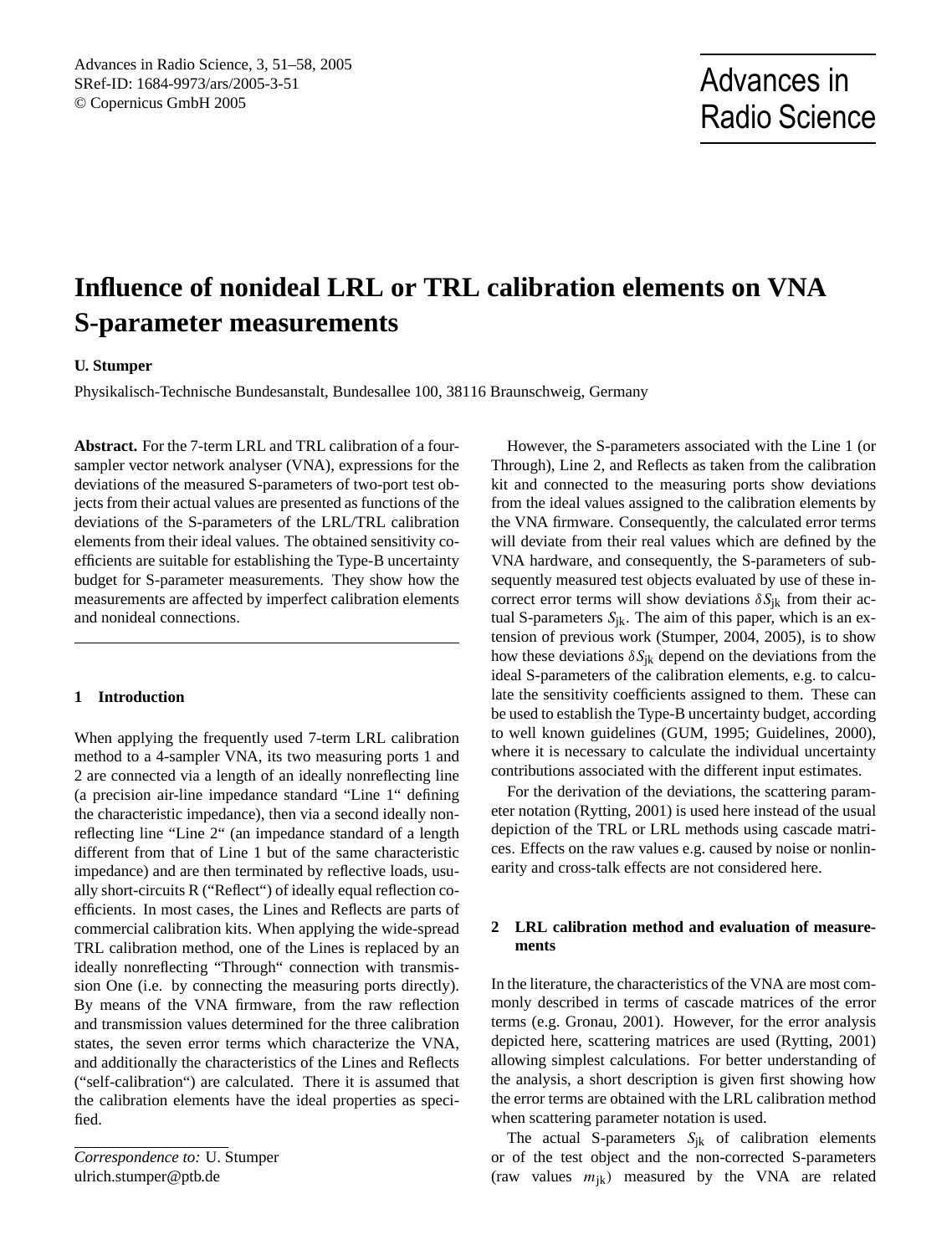

**Fig. 1.** Flow graph of the 8-term error model (Rytting, 2001). With an LRL calibration, the test object is replaced by the LRL calibration elements (Line 1, Line 2 and Reflective Loads).

to 8 error terms  $e_{00}$ ,  $e_{01}$ ,  $e_{10}$ ,  $e_{11}$ ,  $e_{22}$ ,  $e_{23}$ ,  $e_{32}$ , and  $e_{33}$  (cf. Fig. 1). By normalization, the number of error terms is reduced to seven, and that, for simplification, with respect to Line 1 with an associated transmission coefficient  $L_1$ :  $a=e_{00}$ ,  $b=L_1 \cdot e_{11} \cdot (e_{23}/e_{10})$ ,  $c=L_1\cdot(e_{00}e_{11}-e_{10}e_{01})\cdot(e_{23}/e_{10}), \quad d=L_1\cdot e_{22}\cdot(e_{10}/e_{23}),$  $e=e_{33}$ ,  $f=L_1 \cdot (e_{22}e_{33}-e_{32}e_{23}) \cdot (e_{10}/e_{23})$ ,  $g=(e_{10}/e_{23})$ . With commercial VNAs, the moduli of  $c, f$ , and  $g$  are in the order of 1 while the moduli of  $a, b, d$ , and  $e$  are in the order of 0.1 or less. Using  $r_{jk}=S_{jk}/L_1$ , the relations between raw values, S-parameters and these 7 error terms are then in "linear-in-T" form (Rytting, 2001)

<span id="page-1-0"></span>
$$
a + r_{11}m_{11}bg - r_{11}cg + r_{21}m_{12}d = m_{11}
$$
 (1)

 $r_{12}m_{11}bg - r_{12}cg + r_{22}m_{12}d - m_{12}g = 0$  (2)

$$
r_{11}m_{21}bg + r_{21}m_{22}d - r_{21}f = m_{21}
$$
 (3)

<span id="page-1-1"></span>
$$
r_{12}m_{21}bg + eg + r_{22}m_{22}d - r_{22}f - m_{22}g = 0
$$
 (4)

in "measured S-parameters" (raw values) form (Rytting, 2001):

<span id="page-1-9"></span>
$$
m_{11} = \frac{(a - r_{11} \cdot cg) \cdot (g - r_{22} \cdot d) - r_{12}r_{21} \cdot cdg}{(1 - r_{11} \cdot bg) \cdot (g - r_{22} \cdot d) - r_{12}r_{21} \cdot bdg} \tag{5}
$$

$$
m_{12} = \frac{r_{12} \cdot (ab - c) \cdot g}{(1 - r_{11} \cdot bg) \cdot (g - r_{22} \cdot d) - r_{12}r_{21} \cdot bdg} \tag{6}
$$

$$
m_{21} = \frac{r_{21} \cdot (de - f) \cdot g}{(1 - r_{11} \cdot bg) \cdot (g - r_{22} \cdot d) - r_{12}r_{21} \cdot bdg} \tag{7}
$$

$$
m_{22} = \frac{(1 - r_{11} \cdot bg) \cdot (eg - r_{22} \cdot f) - r_{12}r_{21} \cdot bfg}{(1 - r_{11} \cdot bg) \cdot (g - r_{22} \cdot d) - r_{12}r_{21} \cdot bdg}.
$$
 (8)

or in "actual S-parameters" form (Rytting, 2001):

<span id="page-1-8"></span>
$$
r_{11} = \frac{(m_{11} - a) \cdot (m_{22}d - f) - m_{12}m_{21}d}{[(m_{11}b - c) \cdot (m_{22}d - f) - m_{12}m_{21}bd] \cdot g}
$$
(9)

$$
r_{12} = \frac{m_{12} \cdot (de - f)}{[(m_{11}b - c) \cdot (m_{22}d - f) - m_{12}m_{21}bd]}
$$
(10)

$$
r_{21} = \frac{m_{21} \cdot (ab - c)}{[(m_{11}b - c) \cdot (m_{22}d - f) - m_{12}m_{21}bd]}
$$
(11)

$$
r_{22} = \frac{[(m_{11}b - c) \cdot (m_{22} - e) - m_{21}m_{12}b] \cdot g}{[(m_{11}b - c) \cdot (m_{22}d - f) - m_{12}m_{21}bd]}.
$$
 (12)

For calibration, we connect Line 1 of length  $l_1$  and propagation coefficient  $\gamma$  to the VNA test ports 1 and 2. The undisturbed scattering matrix describing the ideal Line 1 is  $\overline{\mathbf{L_1}} = \begin{pmatrix} 0 & L_1 \\ L_1 & 0 \end{pmatrix}$  $L_1$  0  $=\begin{pmatrix} 0 & e^{-\gamma l_1} \\ -\gamma l_1 & 0 \end{pmatrix}$  $e^{-\gamma l_1} 0$ ). By replacing the  $r_{jk}$  by  $S_{ik}/L_1$  in Eqs. [\(1\)](#page-1-0) to [\(4\)](#page-1-1) and inserting for the  $S_{ik}$  the entries of  $\overline{L_1}$  (Index T of raw values for Line 1), we obtain:

$$
a + m_{12}^T d = m_{11}^T
$$
\n(13)

$$
m_{11}^T b - c = m_{12}^T
$$
 (14)

<span id="page-1-4"></span>
$$
m_{22}^T d - f = m_{21}^T
$$
 (15)

$$
m_{21}^T b + e = m_{22}^T.
$$
 (16)

With the connection of an ideal Line 2 of length  $l_2$ , represented by the undisturbed scattering matrix  $\overline{\mathbf{L}_2} = \begin{pmatrix} 0 & L_2 \\ L_2 & 0 \end{pmatrix}$  $L_2$  0  $= \begin{pmatrix} 0 & e^{-\gamma l_2} \\ -\gamma l_2 & 0 \end{pmatrix}$  $e^{-\gamma l_2} 0$ ), to the test ports, we obtain, by replacing the  $r_{ik}$  by  $S_{ik}/L_1$  in Eqs. [\(1\)](#page-1-0) to [\(4\)](#page-1-1) and inserting for the  $S_{ik}$  the entries of  $\overline{L_2}$  (Index L of raw values for Line 2):

<span id="page-1-6"></span>
$$
a + Mm_{12}^L d = m_{11}^L
$$
 (17)

$$
Mm_{11}^L b - Mc = m_{12}^L
$$
 (18)

<span id="page-1-5"></span>
$$
Mm_{22}^L d - Mf = m_{21}^L
$$
 (19)

<span id="page-1-7"></span>
$$
Mm_{21}^L b + e = m_{22}^L
$$
 (20)

where,

$$
M = L_2/L_1 = \exp[-\gamma \cdot (l_2 - l_1)] = \exp(-\gamma \cdot \Delta l) \ . \tag{21}
$$

If we connect two ideal (i.e. equally reflecting) loads (usually short-circuits), represented by the undisturbed scattering matrix  $\overline{\mathbf{R}} = \begin{pmatrix} \Gamma & 0 \\ 0 & \Gamma \end{pmatrix}$  $0 \Gamma$ ), to the test ports, we obtain, by replacing the  $r_{jk}$  by  $S_{jk}/L_1$  in Eqs. [\(1\)](#page-1-0) and [\(4\)](#page-1-1) and inserting for the  $S_{ik}$ the entries of  $\overline{R}$  (Index R for Reflect):

<span id="page-1-2"></span>
$$
a + (\Gamma/L_1) \cdot m_{11}^R b g - (\Gamma/L_1) \cdot cg = m_{11}^R
$$
 (22)

<span id="page-1-3"></span>
$$
eg + (\Gamma/L_1) \cdot m_{22}^R d - (\Gamma/L_1) \cdot f = g \cdot m_{22}^R, \tag{23}
$$

where  $S_{12} = S_{21} = m_{12}^R = m_{21}^R = 0$ , as cross-talk effects are not considered here.

The error term g is obtained by elimination of  $\Gamma/L_1$  from Eqs. [\(22\)](#page-1-2) and [\(23\)](#page-1-3):

$$
g^{2} = (m_{11}^{R} - a) \cdot (m_{22}^{R}d - f) / [(m_{22}^{R} - e) \cdot (m_{11}^{R}b - c)] \cdot (24)
$$

We obtain 10 equations for 9 unknowns (7 error terms plus  $M$  and  $\Gamma$ ). The calculation is straightforward. With the "self-calibrating" LRL method,  $M$  is determined from the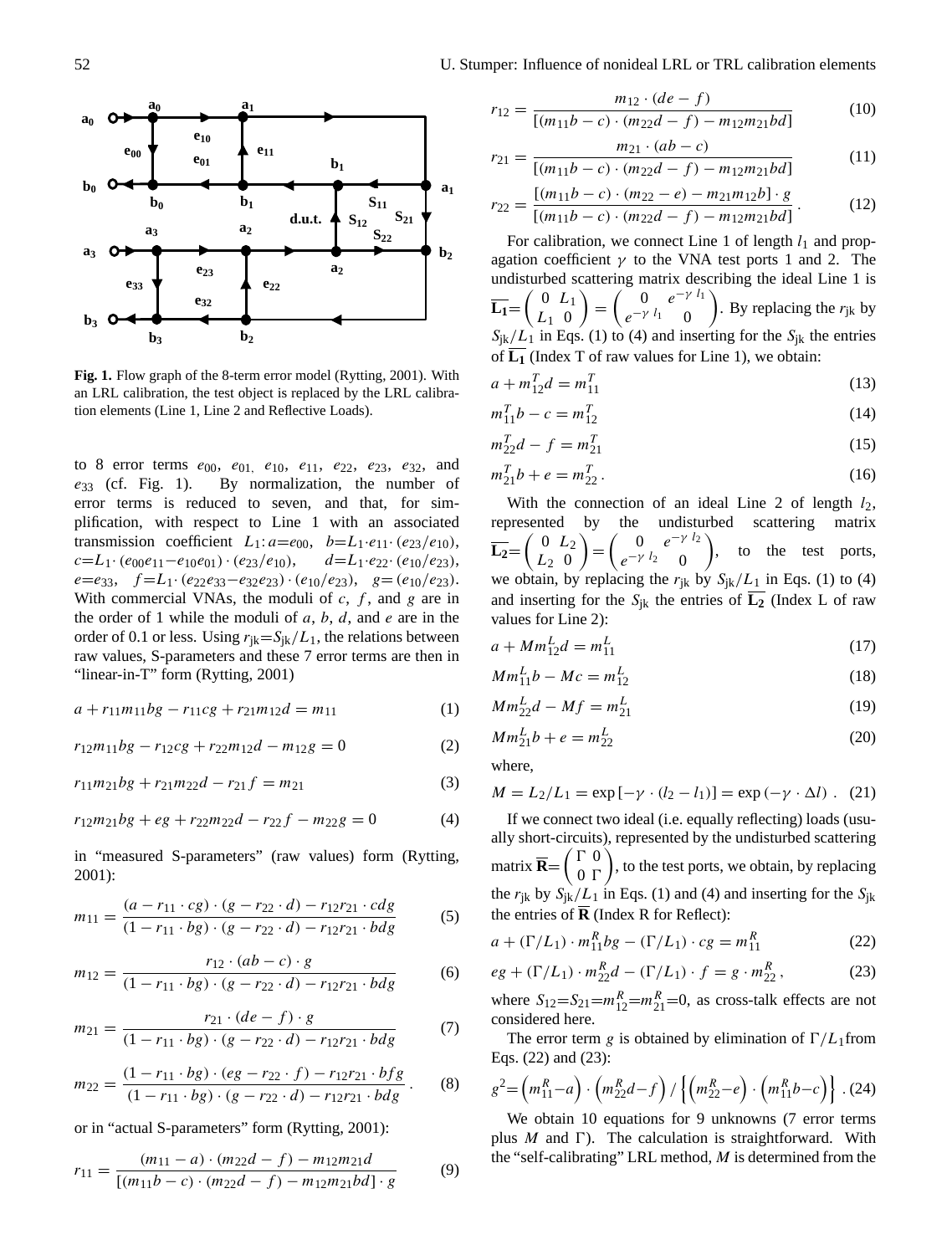raw values obtained for Line 1 and Line 2: By elimination of f from Eqs. [\(15\)](#page-1-4) and [\(19\)](#page-1-5), of  $a$  from Eqs. (13) and [\(17\)](#page-1-6), and of  $e$  from Eqs. (16) and [\(20\)](#page-1-7) we obtain

$$
d = \left( m_{21}^L - M m_{21}^T \right) / \left( M m_{22}^L - M m_{22}^T \right) \tag{25}
$$

<span id="page-2-0"></span>
$$
d = \left( m_{11}^L - m_{11}^T \right) / \left( M m_{12}^L - m_{12}^T \right) \tag{26}
$$

$$
b = \left(m_{22}^L - m_{22}^T\right) / \left(Mm_{21}^L - m_{21}^T\right) . \tag{27}
$$

Elimination of  $d$  from Eqs. (25) and [\(26\)](#page-2-0) yields a quadratic equation to be solved for M,

$$
M^{2} \cdot m_{21}^{T} m_{12}^{L} + M \cdot \left\{ \left( m_{11}^{L} - m_{11}^{T} \right) \right\} \cdot \left( m_{22}^{L} - m_{22}^{T} \right) - m_{12}^{L} m_{21}^{L} - m_{21}^{T} m_{12}^{T} \right\} + m_{12}^{T} m_{21}^{L} = 0.
$$
 (28)

A second equivalent quadratic equation can be found by other combination of Eqs. (13) to [\(20\)](#page-1-7) yielding also the relation  $m_{12}^T m_{21}^L = m_{21}^T m_{12}^L$  (Engen and Hoer, 1979). A physically significant solution will be nearest to  $M_{\text{calc}} \approx \exp(-j \cdot \beta \cdot \Delta l)$ calculated from phase coefficient  $\beta$  and mechanically measured  $\Delta l$ . With known M, the terms b and d can now be calculated from Eqs.  $(25)$  to  $(27)$ , then the error terms a, c, e, and f from Eqs. (13) to (16) or [\(17\)](#page-1-6) to [\(20\)](#page-1-7), and finally g

from Eqn. (24). All error terms are then known. Measurements can now be evaluated by use of Eqs. [\(9\)](#page-1-8) to (12) and  $r_{ik}=S_{ik}/L_1$ . The S-parameters of test objects are known except for the transmission coefficient  $L_1$ , which has to be separately determined using the known  $M$  and the lengths  $l_1$  and  $l_2$  of both Lines determined by mechanical measurements:

$$
-\ln(M) = -\ln(L_2/L_1) = \gamma \cdot (l_2 - l_1)
$$
 (29)

$$
L_1 = e^{-\gamma \cdot l_1} = \exp\left[l_1 \cdot \ln(M)/\left(l_2 - l_1\right)\right].\tag{30}
$$

For the TRL calibration,  $L_1=1$  and  $M_{\text{TRL}}=L_2$ .

## **3** Calculation of the  $\delta S_{ik}$

As we are interested, in a first step, in the effect of the seven deviations  $\delta a$ ,  $\delta b$ ,  $\delta c$ ,  $\delta d$ ,  $\delta e$ ,  $\delta f$ ,  $\delta g$  of the error terms on the deviations  $\delta S_{ik}$  of the measured S-parameters  $S_{ik}$  of a test object, we assume that they are not influenced by  $m_{ik}$  variations.

We use Eqs. [\(5\)](#page-1-9) to (8) to find at first the dependence of the  $\delta r_{jk} = \delta (S_{jk}/L_1)$  on the deviations of the error terms. Four total differentials are established which form four linear equations, similarly as in (Stumper, 2003a).

$$
0 = \delta m_{\mathbf{j}\mathbf{k}} = \frac{\partial m_{\mathbf{j}\mathbf{k}}}{\partial r_{11}} \cdot \delta r_{11} + \frac{\partial m_{\mathbf{j}\mathbf{k}}}{\partial r_{12}} \cdot \delta r_{12} + \frac{\partial m_{\mathbf{j}\mathbf{k}}}{\partial r_{21}} \cdot \delta r_{21} + \frac{\partial m_{\mathbf{j}\mathbf{k}}}{\partial r_{22}} \cdot \delta r_{22} + \frac{\partial m_{\mathbf{j}\mathbf{k}}}{\partial a} \cdot \delta a + \frac{\partial m_{\mathbf{j}\mathbf{k}}}{\partial b} \cdot \delta b + \frac{\partial m_{\mathbf{j}\mathbf{k}}}{\partial c} \cdot \delta c + \frac{\partial m_{\mathbf{j}\mathbf{k}}}{\partial d} \cdot \delta d + \frac{\partial m_{\mathbf{j}\mathbf{k}}}{\partial e} \cdot \delta e + \frac{\partial m_{\mathbf{j}\mathbf{k}}}{\partial f} \cdot \delta f + \frac{\partial m_{\mathbf{j}\mathbf{k}}}{\partial g} \cdot \delta g \tag{31}
$$

(where the indices jk are 11, 12, 21, or 22). After having carried out the differentiations and some rearranging, we finally obtain the following expressions as solutions for the deviations  $\delta r_{ik}$  of a test object:

<span id="page-2-1"></span>
$$
\delta r_{11} = \left\{ -\frac{(1 - r_{11} \cdot bg)}{g \cdot (ab - c)} \cdot \delta a - \frac{r_{11} \cdot (a - r_{11} \cdot cg)}{(ab - c)} \cdot \delta b + \frac{r_{11} \cdot (1 - r_{11} \cdot bg)}{(ab - c)} \cdot \delta c + \frac{r_{12} r_{21} \cdot f}{g \cdot (de - f)} \cdot \delta d - \frac{r_{12} r_{21} \cdot d}{g \cdot (de - f)} \cdot \delta f - \frac{r_{11}}{g} \cdot \delta g \right\}
$$
(32)

$$
\delta r_{12} = \left\{ -\frac{r_{12} \cdot (a - r_{11} \cdot cg)}{(ab - c)} \cdot \delta b + \frac{r_{12} \cdot (1 - r_{11} \cdot bg)}{(ab - c)} \cdot \delta c + \frac{r_{22}r_{12} \cdot f}{g \cdot (de - f)} \cdot \delta d + \frac{r_{12} \cdot d}{(de - f)} \cdot \delta e - \frac{r_{22}r_{12} \cdot d}{g \cdot (de - f)} \cdot \delta f \right\}
$$
(33)

$$
\delta r_{21} = \left\{ \frac{r_{21} \cdot b}{(ab-c)} \cdot \delta a + \frac{r_{11}r_{21} \cdot cg}{(ab-c)} \cdot \delta b - \frac{r_{11}r_{21} \cdot bg}{(ab-c)} \cdot \delta c - \frac{r_{21} \cdot (eg - r_{22} \cdot f)}{g \cdot (de - f)} \cdot \delta d + \frac{r_{21} \cdot (g - r_{22} \cdot d)}{g \cdot (de - f)} \cdot \delta f \right\}
$$
(34)

$$
\delta r_{22} = \left\{ \frac{r_{12}r_{21} \cdot c g}{(ab-c)} \cdot \delta b - \frac{r_{12}r_{21} \cdot b g}{(ab-c)} \cdot \delta c - \frac{r_{22} \cdot (e g - r_{22} \cdot f)}{g \cdot (de-f)} \cdot \delta d - \frac{(g - r_{22} \cdot d)}{(de-f)} \cdot \delta e + \frac{r_{22} \cdot (g - r_{22} \cdot d)}{g \cdot (de-f)} \cdot \delta f + \frac{r_{22}}{g} \cdot \delta g \right\} \,. \tag{35}
$$

As  $\delta r_{jk} = \delta \left( S_{jk}/L_1 \right) = \frac{\delta S_{jk}}{L_1}$  $\frac{\delta S_{\text{jk}}}{L_{1}}-S_{\text{jk}}\cdot \frac{\delta L_{1}}{L_{1}^{2}}$  $\frac{\partial L_1}{\partial L_1}$ , the deviations  $\delta S_{jk}$  of the measured S-parameters  $S_{jk}$  of a test object are dependent also on the deviations  $\delta M$ ,  $\delta l_1$ , and  $\delta l_2$  of M and the lengths  $l_1$  and  $l_2$ :

$$
\delta S_{jk} = L_1 \cdot \delta r_{jk} + S_{jk} \cdot \frac{\delta L_1}{L_1} = L_1 \cdot \delta r_{jk} + S_{jk} \cdot \left[ \frac{l_1}{(l_2 - l_1)} \cdot \frac{\delta M}{M} + \ln(M) \cdot \frac{(l_2 \cdot \delta l_1 - l_1 \cdot \delta l_2)}{(l_2 - l_1)^2} \right].
$$
\n(36)

For the TRL calibration,  $L_1=1$  and  $S_{ik}=r_{ik}$ ,  $\delta S_{ik}=\delta r_{ik}$ .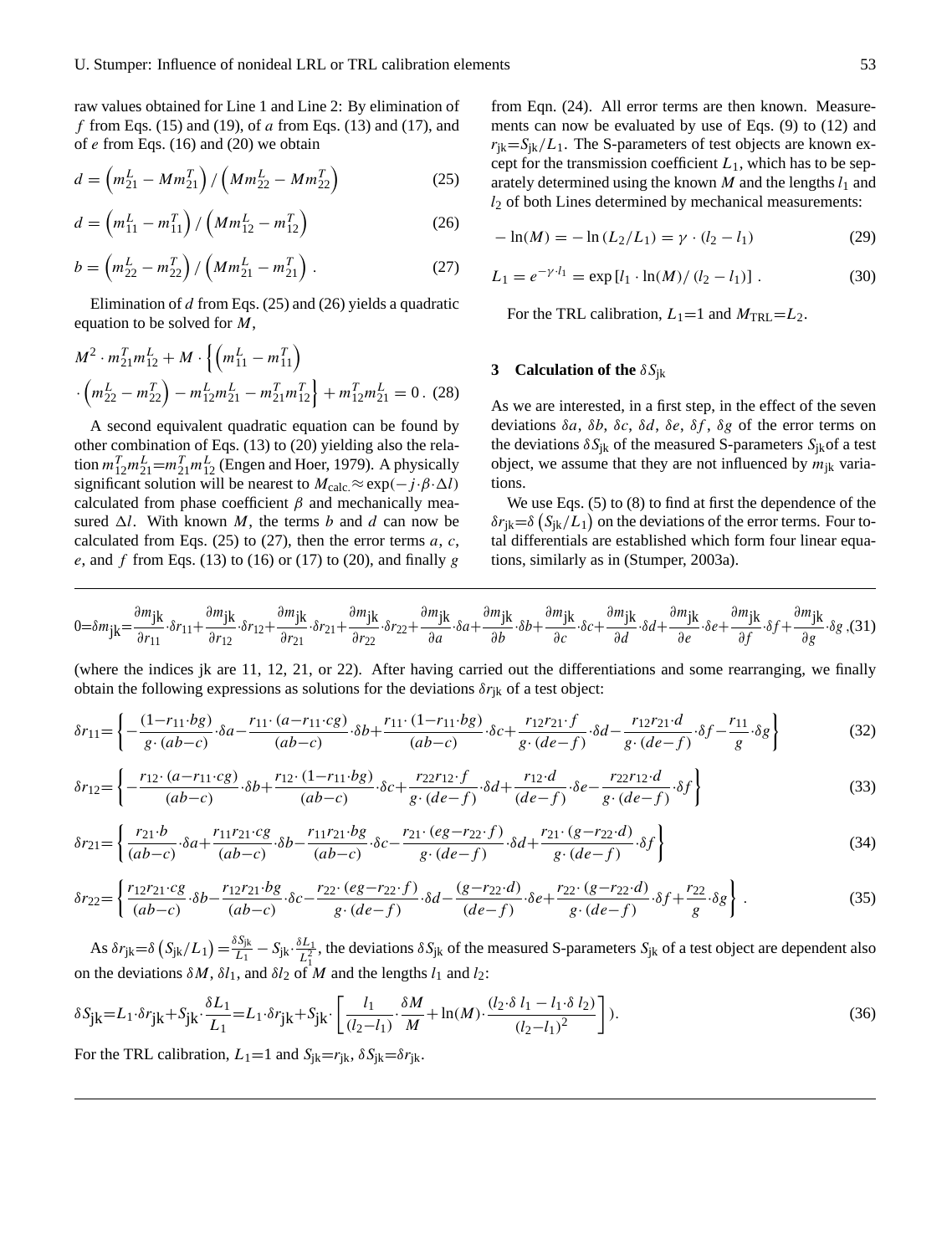#### **4 Calculation of the deviations of the error terms**

#### 4.1 Nonideal calibration elements

In a second step, the deviations  $\delta a$ ,  $\delta b$ ,  $\delta c$ ,  $\delta d$ ,  $\delta e$ ,  $\delta f$ ,  $\delta g$ are obtained as functions of the deviations from the ideal Sparameters associated with Line 1, Line 2, and Reflect. It is not possible here to use the method shown in (Stumper, 2003a).

The deviations with Line 1, Line 2, and Reflect are described below by the "disturbed" scattering matrices, which are compiled together with the "undisturbed ideal" matrices in Table 1.

#### 4.2 Determination of the deviation δ*M*

At first, δM is determined. By means of the VNA firmware,  $M = L_2/L_1$  is calculated from the raw values obtained for Line 1 and Line 2, thereby ideal scattering matrices  $\overline{L_1}$  and **L<sub>2</sub>** are assumed. To calculate a disturbed  $M_g = M + \delta M$ , we replace the  $r_{jk}$  by  $S_{jk}/L_1$  in the Eqs. [\(5\)](#page-1-9) to (8) and insert the S-parameters of the disturbed  $\mathbf{L}_{1d}$  or  $\mathbf{L}_{2d}$  (Table 1), respectively, for  $S_{11}$ ,  $S_{12}$ ,  $S_{21}$ , and  $S_{22}$ . We then calculate disturbed (index g) raw values  $m_{\text{jkg}}^T$ ,  $m_{\text{jkg}}^L$  which differ from the undisturbed ideal raw values  $m_{jk}^T$ ,  $m_{jk}^L$  by deviations  $\delta m_{jk}^T$ ,  $\delta m_{jk}^L$ , respectively. The equation for the disturbed  $M_g$  is obtained by expanding Eq. (28) by the  $\delta$ -elements:

$$
(M + \delta M)^2 \cdot \left( m_{21}^T + \delta m_{21}^T \right) \cdot \left( m_{12}^L + \delta m_{12}^L \right) + (M + \delta M) \cdot \left\{ \begin{aligned} & \left[ \left( m_{11}^L - m_{11}^T \right) + \delta m_{11}^L - \delta m_{11}^T \right] \cdot \left[ \left( m_{22}^L - m_{22}^T \right) + \delta m_{22}^L - \delta m_{22}^T \right] \\ & - \left( m_{12}^L + \delta m_{12}^L \right) \cdot \left( m_{21}^L + \delta m_{21}^L \right) - \left( m_{21}^T + \delta m_{21}^T \right) \cdot \left( m_{12}^T + \delta m_{12}^T \right) \end{aligned} \right\} + \left( m_{12}^T + \delta m_{12}^T \right) \cdot \left( m_{21}^L + \delta m_{21}^L \right) = 0
$$
\n
$$
(37)
$$

If we insert the calculated undisturbed ideal raw values  $m_{jk}^T$ ,  $m_{jk}^L$  and deviations  $\delta m_{jk}^T$ ,  $\delta m_{jk}^L$  into Eq. (37), we finally obtain a rather simple expression for the deviation  $\delta M$ 

$$
\delta M = \frac{1}{L_1} \cdot \delta s_{21} - \frac{M}{L_1} \cdot \delta T_{21} \,. \tag{38}
$$

## 4.3 Deviations of the error terms due to nonideal Reflect

By means of the VNA firmware, the seven error terms are calculated from raw values obtained for the Reflects, thereby an ideal scattering matrix  $\overline{R}$  is assumed. To obtain disturbed error terms (ideal plus deviation), we replace the  $r_{ik}$ by  $S_{ik}/L_1$  in the Eqs. [\(5\)](#page-1-9) to (8) and insert the S-parameters of the disturbed  $\overline{\mathbf{R}_{d}}$  (Table 1), for  $S_{11}$  and  $S_{22}$ . We then calculate disturbed (index g) raw values  $m_{\text{jig}}^R$  which differ from the undisturbed ideal raw values  $m_{jj}^{R}$  by deviations  $\delta m_{jj}^{R}$ .

By a nonideal Reflect, the error terms  $a, b, c, d, e$ , and  $f$ are not affected. Only  $g$  is affected here. The equation describing the disturbed  $g<sub>g</sub>$  is according to Eqn. (24):

$$
g_g^2 = (g + \delta g_R)^2
$$
  
= 
$$
\frac{(m_{11}^R + \delta m_{11}^R - a) \cdot \{(m_{22}^R + \delta m_{22}^R) \cdot d - f\}}{(m_{22}^R + \delta m_{22}^R - e) \cdot \{(m_{11}^R + \delta m_{11}^R) \cdot b - c\}}.
$$
 (39)

If we insert the calculated undisturbed ideal raw values  $m_{jj}^{R}$ and deviations  $\delta m_{jj}^R$  into Eqn. (39), we finally obtain a simple relation for the deviation  $\delta g$ 

<span id="page-3-0"></span>
$$
\delta g = \delta g_R = \frac{g}{2 \cdot \Gamma} \cdot \left( \delta S_{11}^R - \delta S_{22}^R \right) \tag{40}
$$

due to a nonideal Reflect.

## 4.4 Deviations of the error terms due to nonideal Line 1 and Line 2

By a nonideal Line 1, all error terms are affected. The equations describing the disturbed (Index g) error terms  $a_g=a+\delta a_{L1}, \ldots, g_g=g+\delta g_{L1}$  affected by the S-parameters of a nonideal Line 1 are calculated according to Eqs. (13) to  $(16)$  and  $(25)$  to  $(27)$ , for example for b:

$$
b + \delta b_{L1} = \frac{m_{22}^L - m_{22}^T - \delta m_{22}^T}{(M + \delta M_{L1}) \cdot m_{21}^L - m_{21}^T - \delta m_{21}^T}.
$$
 (41)

If we insert the calculated  $\delta M_{L1} = -\frac{M}{L_1} \cdot \delta T_{21}$  and the undisturbed ideal raw values  $m_{jk}^T$ ,  $m_{jk}^L$  and deviations  $\delta m_{jk}^T$  into these equations, we finally obtain the error term deviations due to a nonideal Line 1, e.g. for b:

$$
\delta b_{L1} = \frac{(1 - M^2 \cdot bd) \cdot b}{(1 - M^2) \cdot L_1} \cdot \delta T_{12}
$$

$$
-\frac{b \cdot M^2 \cdot (1 - bd)}{(1 - M^2) \cdot L_1} \cdot \delta T_{21} + \frac{(1 - M^2 \cdot bd)}{(1 - M^2) \cdot L_1 \cdot g} \cdot \delta T_{22}.
$$
(42)

By a nonideal Line 2, all error terms are affected as well. The equations describing the disturbed error terms  $a_{rms} = a + \delta a_{L2}$ , .... ,  $g_g = g + \delta g_{L2}$  affected by the Sparameters of a nonideal Line 2 are calculated according to Eqs. (13) to (16) and (25) to (27), for example for  $b$ :

$$
b + \delta b_{L2} = \frac{m_{22}^L - m_{22}^T + \delta m_{22}^L}{(M + \delta M_{L2}) \cdot (m_{21}^L + \delta m_{21}^L) - m_{21}^T}.
$$
 (43)

If we insert the calculated  $\delta M_{L2} = \frac{1}{L_1} \cdot \delta s_{21}$  and the undisturbed ideal raw values  $m_{jk}^T$ ,  $m_{jk}^L$  and deviations  $\delta m_{jk}^L$  into these equations, we finally obtain the error term deviations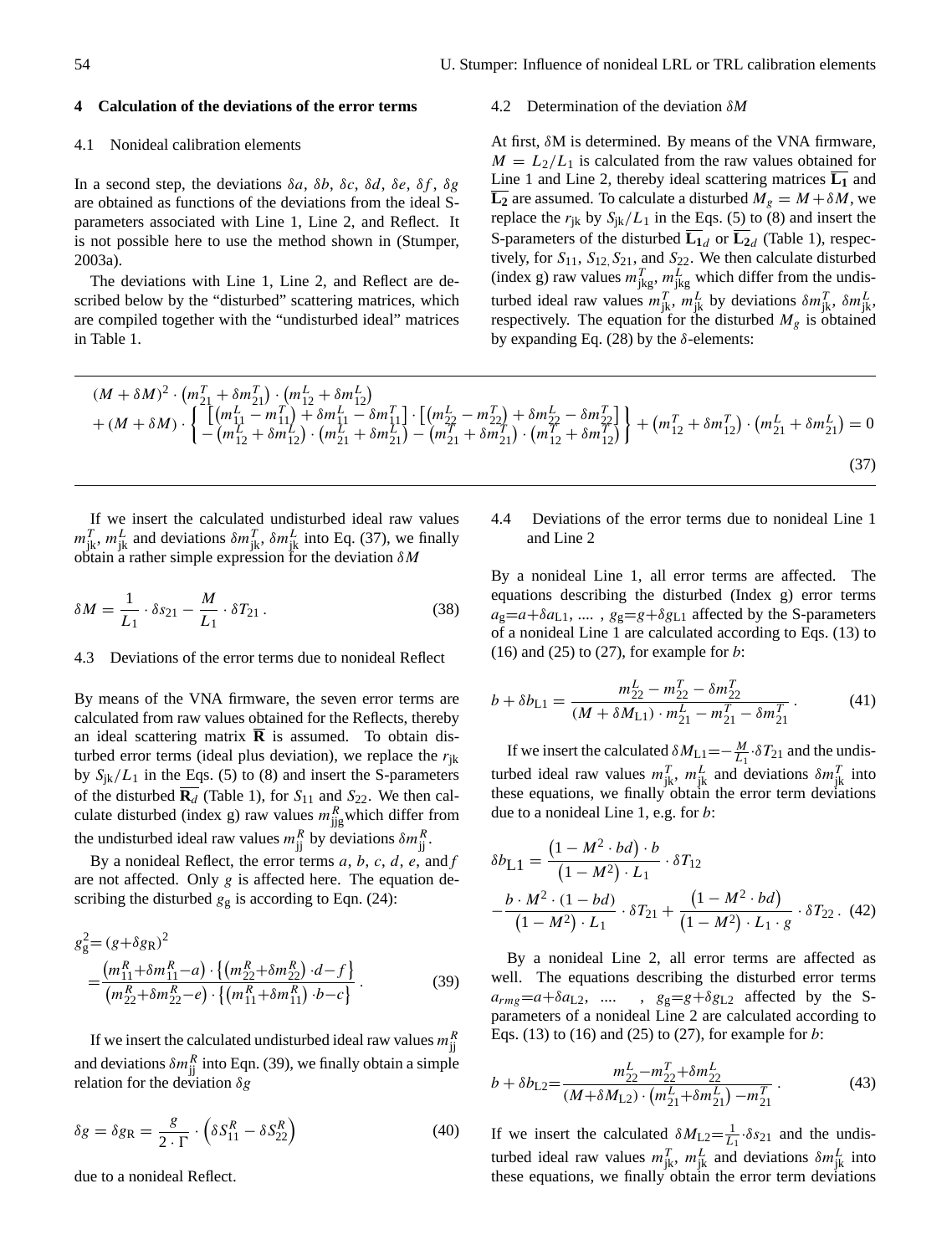due to a nonideal Line 2, e.g. for b:

$$
\delta b_{L2} = -\frac{M \cdot (1 - bd) \cdot b}{L_1 \cdot (1 - M^2)} \cdot \delta s_{12} + \frac{M \cdot (1 - bd) \cdot b}{L_1 \cdot (1 - M^2)} \cdot \delta s_{21} - \frac{(1 - bd)}{L_1 \cdot (1 - M^2) \cdot g} \cdot \delta s_{22}. \tag{44}
$$

### **5 Resulting sensitivity coefficients**

Combining the results from the first and second step, we obtain sensitivity coefficients for the four S-parameters of a test object which are separately given for deviations with Line 1, Line 2, and Reflect. If the reflection coefficient of one of the Reflect terminations is  $\Gamma$  while the other has a deviating reflection  $\Gamma + \delta \Gamma$ , there is an influence **only** on the reflection coefficients, not on the transmission coefficients of test objects, without any influence of  $M$  and of any error term. By inserting Eqn. [\(40\)](#page-3-0) for Reflect into Eqs. [\(32\)](#page-2-1) and (35), we obtain:

<span id="page-4-0"></span>
$$
\delta r_{11} |_{R1} = -\delta r_{11} |_{R2} = -\frac{r_{11}}{2 \cdot \Gamma} \cdot \delta \Gamma \tag{45}
$$

depending on the position of the deviating termination either at port 1 (Index R1: $\delta \Gamma = \delta S_{11}^R$ ) or port 2 (Index R2: $\delta \Gamma = \delta S_{22}^R$ ), respectively.

Inserting the deviations of the error terms (cf. Sect. 4.4) obtained for Line 1 into Eqs. [\(32\)](#page-2-1) to (35), and with  $bg=e_{11}\cdot L_{1}$ , we obtain (Index L1):

<span id="page-4-2"></span>
$$
\delta r_{11L1} = \begin{cases}\n\frac{(M^2 - r_{12}r_{21})}{(1 - M^2) \cdot L_1} \cdot \delta T_{11} - \frac{r_{11} \cdot (\Gamma^2 + L_1^2 \cdot M^2)}{2 \cdot L_1^2 \cdot (1 - M^2) \cdot \Gamma} \cdot (\delta T_{11} - \delta T_{22}) - \frac{r_{11}}{2 \cdot L_1} \cdot (\delta T_{12} + \delta T_{21}) \\
+\frac{M^2 \cdot e_{11}}{(1 - M^2)} \cdot \left[ \frac{r_{11} \cdot (\Gamma^2 + L_1^2)}{2 \cdot L_1 \cdot \Gamma} - r_{11}^2 \right] \cdot (\delta T_{12} - \delta T_{21}) - \frac{r_{11}^2}{L_1 \cdot (1 - M^2)} \cdot \delta T_{22}\n\end{cases}
$$
\n
$$
(46)
$$

$$
\frac{\delta r_{12L1}}{r_{12}} = -\frac{r_{22}}{L_1 \cdot (1 - M^2)} \cdot \delta T_{11} - \frac{1}{L_1} \cdot \delta T_{12} - \frac{r_{11} \cdot M^2 \cdot e_{11}}{(1 - M^2)} \cdot (\delta T_{12} - \delta T_{21}) - \frac{r_{11}}{L_1 \cdot (1 - M^2)} \cdot \delta T_{22} \,. \tag{47}
$$

Inserting the deviations of the error terms (cf. Sect. 4.4) obtained for Line 2 into Eqs. [\(32\)](#page-2-1) to (35), and with  $bg=e_{11}\cdot L_1$ , we obtain (Index L2):

<span id="page-4-1"></span>
$$
\delta r_{11L2} = \begin{cases}\n-\frac{(1-r_{12}r_{21})}{L_1 \cdot (1-M^2)} \cdot \delta s_{11} + \frac{r_{11} \cdot (\Gamma^2 + L_1^2)}{2 \cdot L_1^2 \cdot (1-M^2) \cdot \Gamma} \cdot (\delta s_{11} - \delta s_{22}) \\
-\frac{M \cdot e_{11}}{(1-M^2)} \cdot \left[ \frac{r_{11} \cdot (\Gamma^2 + L_1^2)}{2 \cdot L_1 \cdot \Gamma} - r_{11}^2 \right] \cdot (\delta s_{12} - \delta s_{21}) + \frac{r_{11}^2}{L_1 \cdot (1-M^2)} \cdot \delta s_{22}\n\end{cases}
$$
\n(48)

$$
\frac{\delta r_{121.2}}{r_{12}} = \frac{\delta r_{211.2}}{r_{21}} = \frac{r_{22}}{L_1 \cdot (1 - M^2)} \cdot \delta s_{11} + \frac{r_{11} \cdot M \cdot e_{11}}{(1 - M^2)} \cdot (\delta s_{12} - \delta s_{21}) + \frac{r_{11}}{L_1 \cdot (1 - M^2)} \cdot \delta s_{22} \,. \tag{49}
$$

For Line 1 and Line 2, only  $e_{11}$  occurs in the sensitivity coefficients. To obtain corresponding expressions for  $\delta r_{21}$  and  $\delta r_{22}$ , index 1 is replaced by 2 and vice versa in Eqs. [\(45\)](#page-4-0) to [\(48\)](#page-4-1).

An exchange of Line 1 and Line 2 is based on definitions of an  $r'_{jk}=S_{jk}/L_2$  and of an  $M'=L_1/L_2$ . Then, Eqs. [\(46\)](#page-4-2) to (49) remain valid, but the  $r_{jk}$  are replaced by  $r'_{jk} = S_{jk}/L_2$ , and the  $\delta s_{ik}$  are replaced by  $\delta T_{ik}$  and vice versa.

#### **6 Sensitivity coefficients for the TRL calibration**

If the length of Line 1 diminishes to zero, Eqs. [\(46\)](#page-4-2) to (49) are valid where  $L_1=1$  (Through),  $r_{ik}=S_{ik}$ ,  $\delta r_{ik}=\delta S_{ik}$ , and  $M=M_{\text{TRL}}=L_2=L$  (Line). For nonideal Reflects we then have:

$$
\delta S_{11} |_{R1} = -\delta S_{11} |_{R2} = -\frac{S_{11}}{2 \cdot \Gamma} \cdot \delta \Gamma \,. \tag{50}
$$

Experimental verification of Eqs. [\(46\)](#page-4-2) to (49) showed that, as  $e_{11}$  is small, the terms containing  $e_{11}$  in the sensitivity coefficients for Through and Line are also small compared with the other terms, so that simplified sensitivity coefficients can be set up, if  $|\Gamma|$  is near to One. If we assume reflection symmetry for the nonideal Through and Line and not too large reflections  $S_{11}$ ,  $S_{22}$  of the test objects, the sensitivity coefficients are then approximately given by:

$$
\delta S_{11T} \approx \frac{(L^2 - S_{12}S_{21})}{(1 - L^2)} \cdot \delta T_{11} - \frac{S_{11}}{2} \cdot (\delta T_{12} + \delta T_{21}) \quad (51)
$$

<span id="page-4-4"></span>
$$
\frac{\delta S_{12T}}{S_{12}} \approx -\frac{S_{22}}{(1 - L^2)} \cdot \delta T_{11} - \delta T_{12} - \frac{S_{11}}{(1 - L^2)} \cdot \delta T_{22} \quad (52)
$$

<span id="page-4-3"></span>
$$
\delta S_{11L} \approx -\frac{(1 - S_{12}S_{21})}{(1 - L^2)} \cdot \delta s_{11}
$$
\n(53)

$$
\frac{\delta S_{12L}}{S_{12}} = \frac{\delta S_{21L}}{S_{21}} \approx \frac{S_{22}}{(1 - L^2)} \cdot \delta s_{11} + \frac{S_{11}}{(1 - L^2)} \cdot \delta s_{22} \quad (54)
$$

(Index T for Through and L for Line). To obtain corresponding expressions for  $\delta S_{21}$  and  $\delta S_{22}$ , index 1 is replaced by 2 and vice versa in Eqs. (50) to [\(53\)](#page-4-3).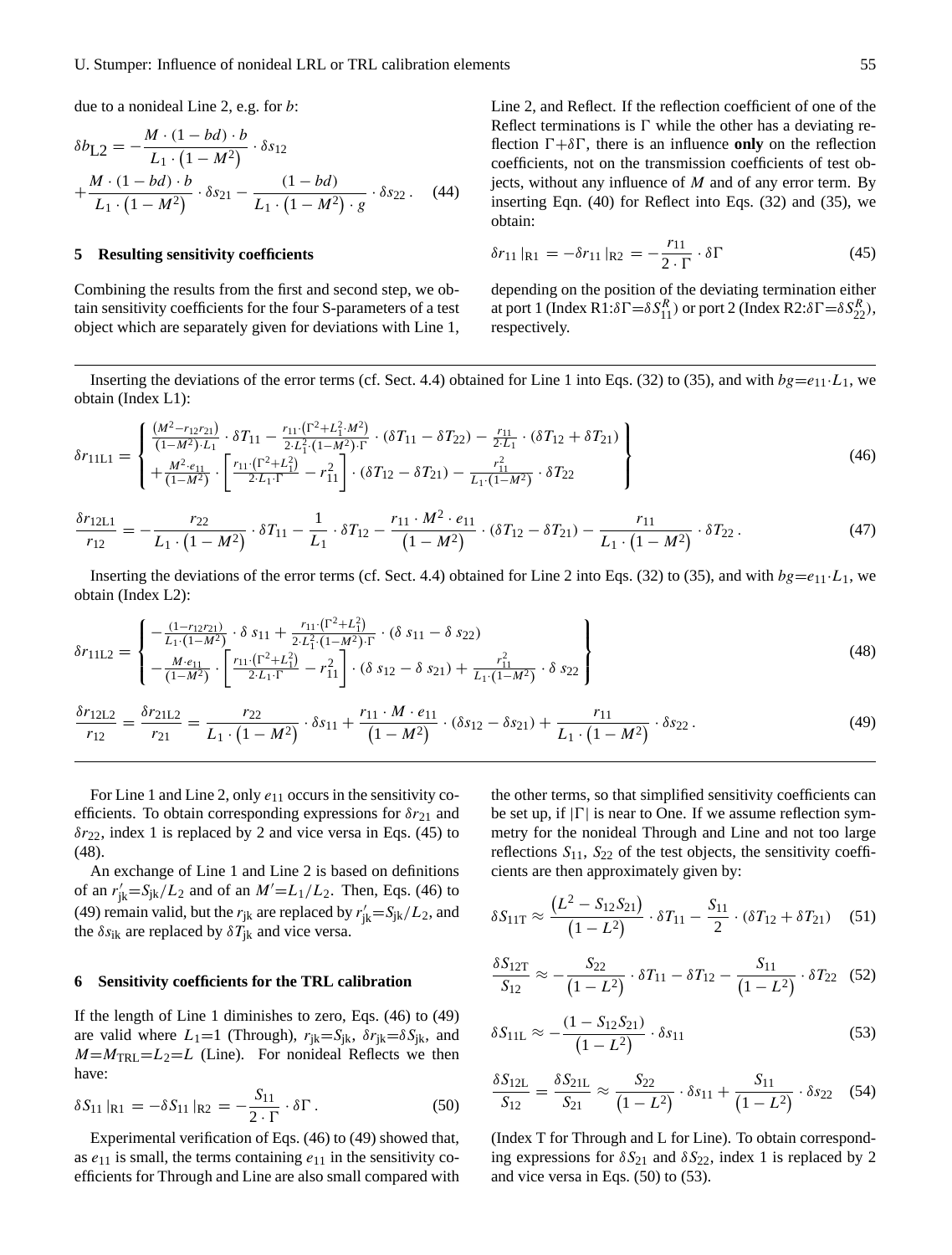**Table 1.** "disturbed" and ideal scattering matrices for the calibration elements.

| disturbed, nonideal                                                                                                                                                                                                        | undisturbed, ideal                                                               |
|----------------------------------------------------------------------------------------------------------------------------------------------------------------------------------------------------------------------------|----------------------------------------------------------------------------------|
| Line 1 $\overline{\mathbf{L_1}}_d = \begin{pmatrix} \delta T_{11} & L_1 + \delta T_{12} \\ L_1 + \delta T_{21} & \delta T_{22} \end{pmatrix}$ $\overline{\mathbf{L_1}} = \begin{pmatrix} 0 & L_1 \\ L_1 & 0 \end{pmatrix}$ |                                                                                  |
| Line 2 $\overline{\mathbf{L_2}} = \begin{pmatrix} \delta s_{11} & L_2 + \delta s_{12} \\ L_2 + \delta s_{21} & \delta s_{22} \end{pmatrix}$ $\overline{\mathbf{L_2}} = \begin{pmatrix} 0 & L_2 \\ L_2 & 0 \end{pmatrix}$   |                                                                                  |
| Reflect $\overline{\mathbf{R}_d} = \begin{pmatrix} \Gamma + \delta S_{11}^R & 0 \\ 0 & \Gamma + \delta S_{22}^R \end{pmatrix}$                                                                                             | $\overline{\mathbf{R}} = \begin{pmatrix} \Gamma & 0 \\ 0 & \Gamma \end{pmatrix}$ |



**Fig. 2.** Comparison of calculated and measured deviations  $\delta S_{11}|_{R1}$  and  $\delta S_{22}|_{R1}|$  for the high-reflective line (coaxial 7 mm/PC-7) as test object, using a nonideal short-circuit loaded with dielectric Teflon foils as the Reflect, instead of an ideal short-circuit on port 1, for the TRL calibration.



**Fig. 3.** Simulation: Comparison of the calculated deviations  $|\delta S_{12T}|$  in dB and phase deviations  $\delta \arg(S_{12T})$  in degrees for a low-reflective 10 dB attenuator pad, using a nonideal Through with an 0.1 mm thick hair (cf. Fig. 22 of Stumper, 2003b) whose S-parameters are shown in Fig. 5 of (Stumper, 2003c), instead of an ideal Through, for the TRL and the TMSO calibration (cf. Fig. 6 of Stumper, 2003c).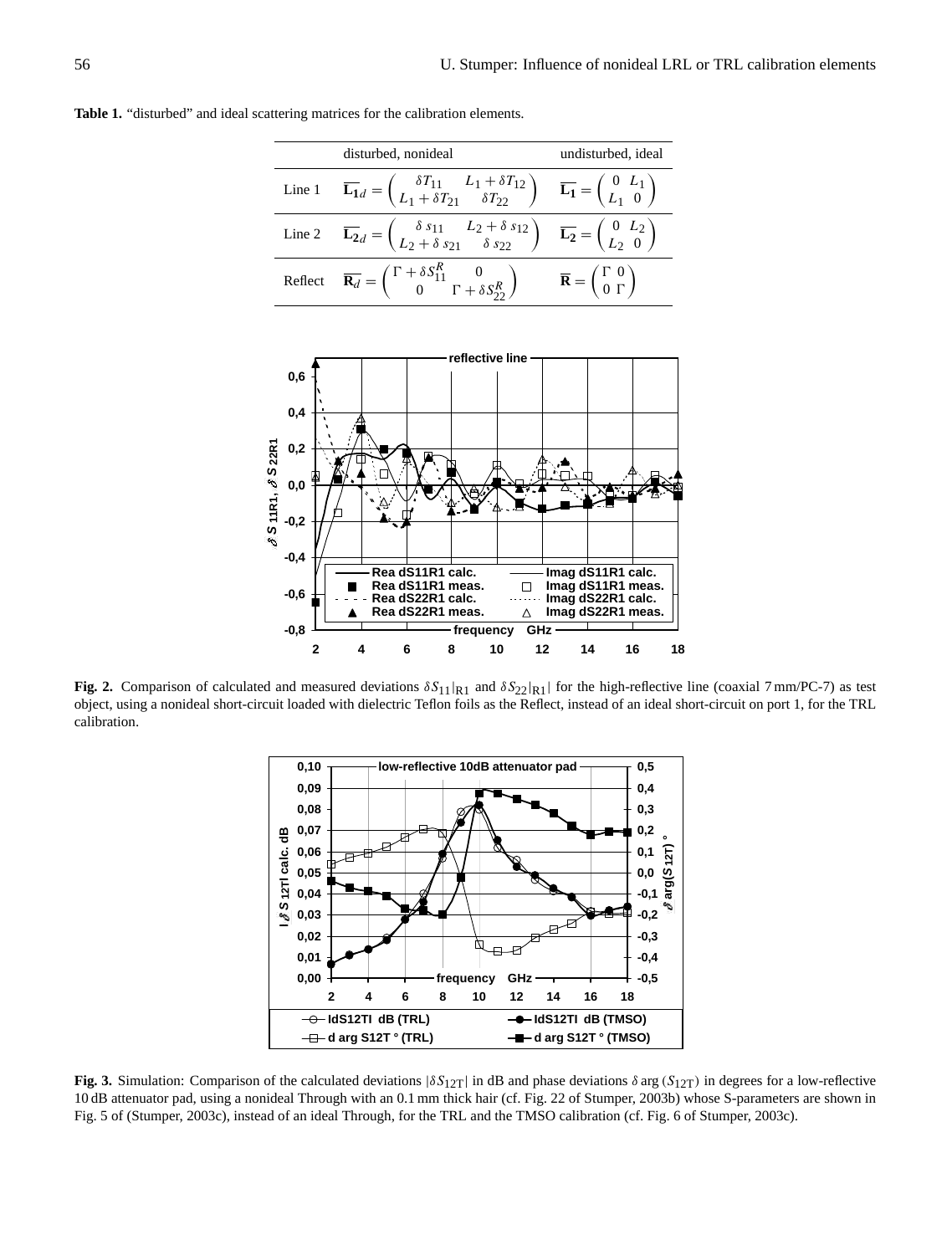#### **7 Discussion and experimental results**

As regards the Through and Lines, the sensitivity coefficients (Eqs. [\(46\)](#page-4-2) to (49)) are free of all error terms but the "match" term  $e_{11}$  (similar to a nonideal TMSO calibration, cf. Stumper, 2003a). They may become large if  $M^2$  approaches 1, e.g. if the difference  $l_2-l_1$  in length of the lines approaches  $\lambda/2$ , where  $\lambda$  is the wavelength, (or in case of TRL, if  $L^2$  approaches 1, e.g. if the length l of the line approaches  $\lambda/2$ ). For lines taken from commercial calibration kits, this should never be the case. For example, for a line of l=6.95 mm taken from a commercial 7 mm/PC-7 calibration kit,  $1/|1-L^2| \le 1.74$  in the specified frequency range (2–18 GHz). Considering Eqs. [\(46\)](#page-4-2) to (49), all deviations  $\delta S_{11}$ ,  $\delta S_{22}$  become large when using loads of small  $\Gamma$  for the Reflects, while all transmission deviations are not affected by  $\Gamma$ , therefore short (or open) circuits should be taken. Further on we observe a term in Eqn. (47) for  $\delta r_{12L1}$  and in Eqn. [\(52\)](#page-4-4) for  $\delta S_{12T}$  (and also for  $\delta S_{21T}$ ) showing a direct dependence, unaffected by any other parameter, on the through transmission parameter deviations  $\delta T_{12}$  (and  $\delta T_{21}$ , respectively), similar to a nonideal TMSO calibration (Stumper, 2003a).

The exact Eqs. [\(45\)](#page-4-0) to (49) have been experimentally verified for the TRL case  $(L_1=1)$  with a set of 7 mm coaxial two-port test objects fitted with PC-7 connectors, i.e. high-reflective devices including a step attenuator of (nominal) attenuation 0 dB, 10 dB, and 30 dB and a short coaxial line, each sandwiched between the side arms of two Tjunctions, and two low-reflective attenuator pads of (nominal) attenuation 20 dB and 50 dB, similar to the set described in (Stumper, 2003a). A 8510B type VNA was used for the verification. The  $S_{ik}$  values of the set of test objects experimentally obtained after an "ideal" TRL calibration were used in all calculations. The S-parameters of the high-reflective line varied between approximately  $-0.8$  and  $+0.8$  in the frequency range 2–18 GHz. Only one of the elements Through, Line, and Reflect at a time was considered nonideal.

In an example, a nonideal short-circuit at port 1 was realized by loading the "ideal" short by three dielectric Teflon foils (each of 5 mm diameter and 0.019 mm in thickness) at the connection of the inner conductor to the measuring port. The difference of the reflections of the loaded and the ideal short, both measured after an "ideal" TRL calibration, was taken as  $\delta \Gamma = \delta S_{11}^R$  to calculate the deviations  $\delta S_{11|R1}$  and  $\delta S_{22|R1}$ , for the high-reflective length of coaxial line as test object. In Fig. 2, the deviations are compared with the difference of the  $S_{ik}$  values obtained experimentally after TRL calibrations using either this nonideal Reflect or the ideal Reflect without foils. A second example is given in Fig. 1 of Stumper (2004) with the high-reflective 0 dB attenuator as test object showing the calculated deviations  $\delta S_{11T}$  and  $\delta S_{12T}$ , as functions of the deviations of the actual S-parameters of a nonideal Through. The Through connection was loaded by a thin copper foil (thickness 0.03 mm, diameter 3.2 mm) introduced between the inner conductors of port 1 and 2. The difference of the reflections of the loaded and the ideal Through, both measured after an "ideal" TRL calibration, was taken to calculate the deviations  $\delta S_{11T}$  and  $\delta S_{12T}$ . These are compared with the difference of the  $S_{ik}$ values obtained experimentally after TRL calibrations using either this nonideal Through or an "ideal" Through without foil. A third example is given in Fig. 2 of  $(Stumper, 2005<sup>1</sup>)$ with the high-reflective line as test object showing the calculated and measured deviations  $\delta S_{11L}$  and  $\delta S_{12L}$ . Here, for the nonideal line, the inner conductor of the line (ideal diameter 3.040 mm) was replaced by an inner conductor of the same length but of diameter 3.248 mm. For all examples, the calculated deviations  $\delta S_{11}$ ,  $\delta S_{12}$ ,  $\delta S_{21}$ , and  $\delta S_{22}$  agreed well with the differences of the measured values of  $S_{11}$ ,  $S_{12}$ ,  $S_{21}$ , and  $S_{22}$ , respectively.

Some additional calculations were carried out to show the influence of rather small values of  $\delta \Gamma$ ,  $\delta T_{ik}$ , or  $\delta s_{ik}$  as they may occur in the real world during the calibration or with calibration items from commercial calibration kits. For a Line taken from a precision calibration kit, the diameters of the conductors will deviate not more than some  $\mu$ m from the ideal values. For  $\Delta D=2\,\mu\text{m}$ , the effect on  $\delta S_{12L}$  for the high-reflective line is already considerably large. Even with this high Line precision, the deviation  $|\delta S_{12L}|$  in attenuation could be close to 0.01 dB for high-reflective test objects, whereas, for example, the deviations of the S-parameters of the low-reflective 20 dB attenuator are negligibly small.

Small particles (e.g. lints) which get in between the end planes of the connectors with the Line or Through connections, may cause considerable deviations of the S-parameters of high-reflective but also low-reflective test objects. For example, a human hair, 0.1 mm thick, will cause S-parameter deviations of the Through connection of about maximum 0.01 (cf. Fig. 5 in Stumper, 2003c). The deviation  $\delta S_{12T}$ (modulus and phase) for a low-reflective 10 dB attenuator is shown in Fig. 3. Connector imperfections such as gaps at the inner conductors may also give rise to deviations.

For all test objects, the deviation in reflection phase is equal to half the difference in phase shift of the Reflects. With a difference of 0.02 mm of the offset length of the short circuits, the deviation would be 0.43◦ at 18 GHz. Only for high-reflective test objects, the reflection magnitude is influenced by the differences in phase and loss of the reflection coefficients of the Reflects. A loss difference with the Reflects has no influence on the reflection phase of the test objects.

#### **8 Conclusion**

Analytical expressions (sensitivity coefficients) have been developed showing the deviations of the S-parameters of test objects which depend on the deviations of the S-parameters associated with the Through, Lines, and Reflects from the ideal values which are used by the VNA firmware with the LRL and TRL calibration methods. If the reflection of the test objects is not too high, simplified expressions can be set up. Calculations and experiments show that connector imperfections such as gaps at the inner conductors and small